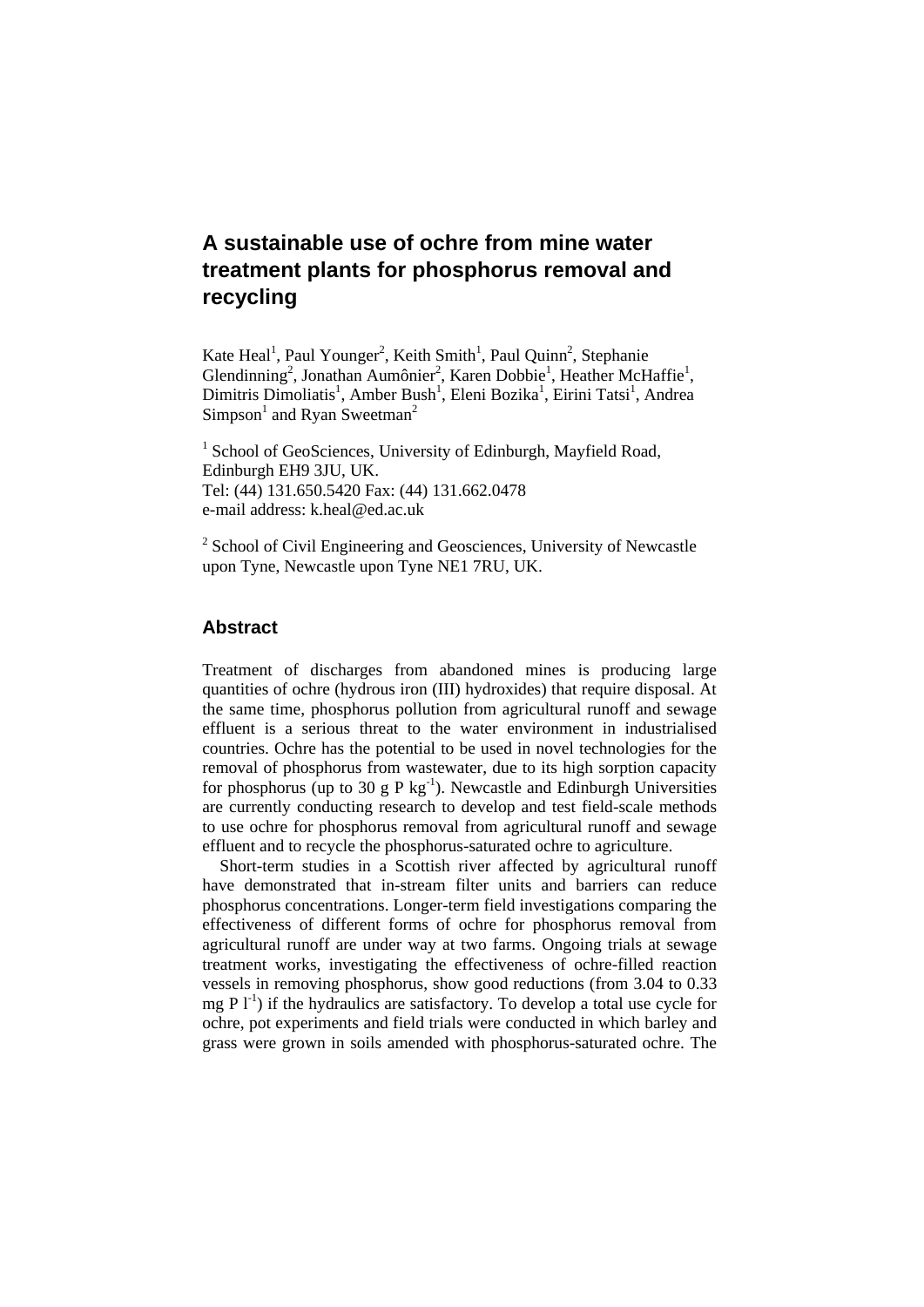results showed that phosphorus-saturated ochre can be used as a slowrelease fertiliser with no adverse effects on the environment or crop yields.

### **Introduction**

The flooding of abandoned mines frequently results in the formation of acidic, ferruginous water due to the oxidation of pyrite in the mine workings. To prevent the pollution of surface watercourses, mine water treatment plants (MWTPs) are employed to treat the most serious discharges. In MWTPs, the oxidation and precipitation of iron is enhanced either by the addition of chemicals (e.g., oxidising reagents, alkalis to raise pH and increase the rate of Fe (II) oxidation, and flocculants to assist floc formation and sedimentation) and/or by atmospheric oxidation in storage ponds or constructed wetlands with long retention times. MWTPs therefore accumulate large quantities of  $Fe(OH)_3$  and  $FeOOH$  precipitate, collectively known as "ochre" (of the order of tens of tonnes per annum at a single site). Typically, this is stockpiled and, although a number of possible end-uses have been considered (e.g., colouring bricks/cement and in synthesizing coagulants for drinking water)**,** no single end-use has yet been identified which could consume the projected future production.

Our work demonstrates the potential of a novel environmental application of ochre, due to its high sorption capacity for phosphorus. Phosphorus pollution from point and diffuse sources is a serious threat to the water environment in the UK and other industrialized countries (D'Arcy et al. 2000). The transfer of phosphorus to rivers and lakes from sewage treatment works, septic tanks and agricultural runoff causes eutrophication, frequently resulting in algal blooms, fish kills and loss of water resources.

Phosphorus sorption onto iron and aluminium oxides and hydroxides and calcium carbonate (all components of ochre) in natural soils and sediments is well-understood (Barrow 1983; Parfitt 1989; Reddy et al. 1999). Phosphorus removal may also occur by precipitation, although this is believed to be less significant than removal by sorption. Heal et al. (2004) have discussed the removal mechanisms in more detail.

Previous work to examine the use of ferruginous materials for phosphorus removal from wastewater has been piecemeal. In the USA, Webster and Wieder (1997) found that the addition of ochre from acid mine drainage to fertilized soils reduced phosphorus concentrations in runoff. In Northern Ireland, Wood and McAtamney (1996) showed that the use of laterite as a substrate in experimental constructed wetlands removed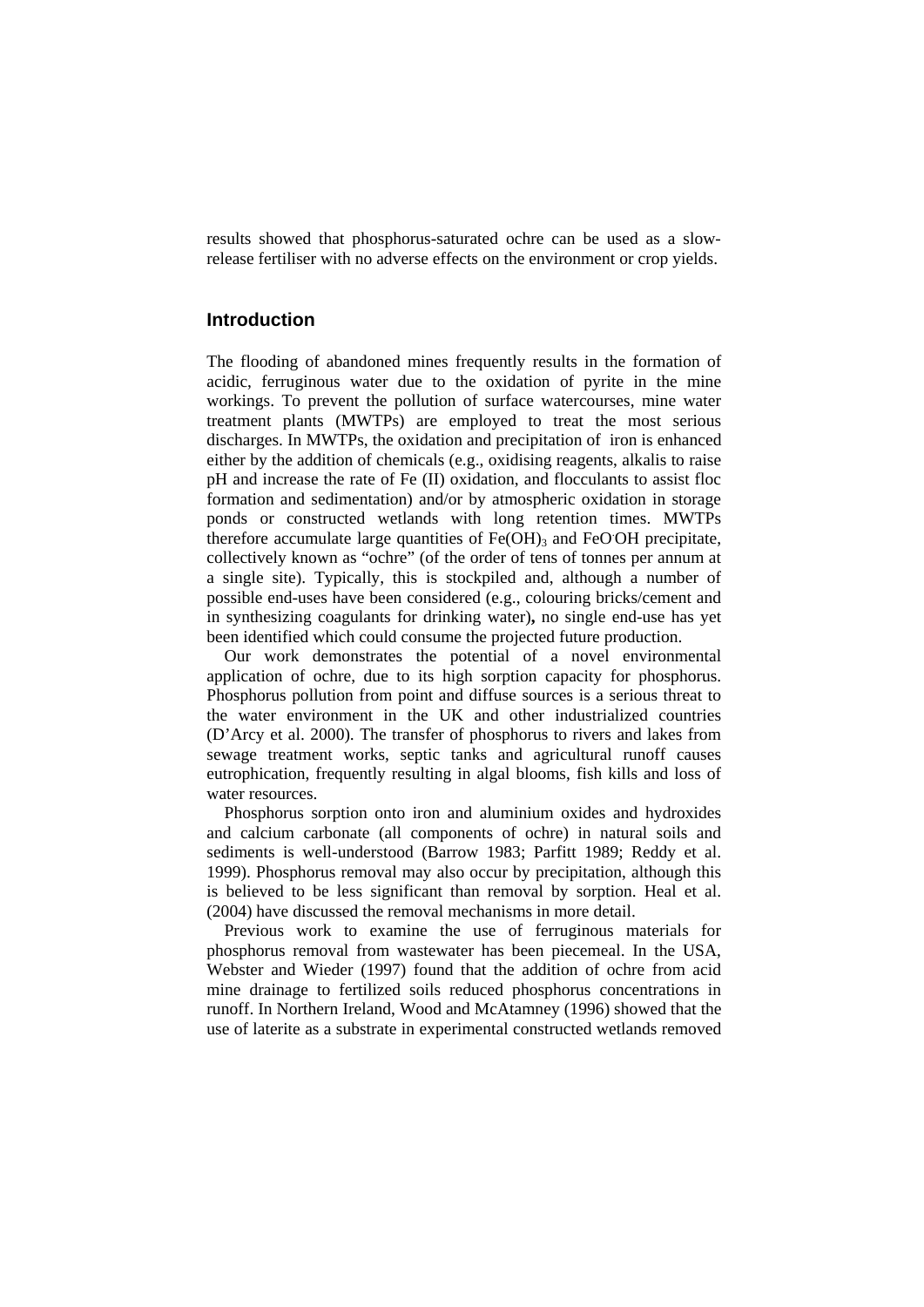95% of phosphorus from landfill leachate. The treatment of dairy farm wastewater has also been investigated in bucket-scale subsurface flow constructed wetlands with an iron ore substrate (Grüneberg and Kern 2001). Other ferruginous media, such as peat doped with bauxite red (Roberge et al. 1999) and sand and olivine coated with iron aluminium hydroxyoxides (Ayoub et al. 2001), have been investigated for phosphorus removal from wastewater but few trials have been conducted at the field scale, and attempts to design novel treatment systems are limited. This paper demonstrates the potential of ochre for phosphorus removal and discusses current research on this topic in three main settings:

- 1. Removal of phosphorus from sewage effluent by ochre, either in constructed wetland systems or in dosing systems for tanks of sewage effluent;
- 2. Removal of phosphorus from agricultural runoff by ochre in-stream filter units or dosing systems in rivers and drainage ditches;
- 3. Recycling of ochre saturated with phosphorus from applications (2) and (3) as a slow-release fertilizer in agriculture.

### **Demonstration of the potential of ochre for phosphorus removal: laboratory results**

Ochre extracted from MWTPs has a very high water content (80-95%) unless it has been stored in drying beds in good weather conditions. If it has not been air-dried, it is difficult to handle and transport, and consequently most investigations of its phosphorus-removal properties have used the air-dried form. Dried ochres from different MWTPs have similar chemical properties but may have different physical properties. Those from two MWTPs in Scotland, Polkemmet and Minto, have a similar chemical composition and mineralogy (identified by x-ray diffraction as a mixture of ferrihydrite and goethite, α-FeOOH) but very different particle-size distributions (Fig. 1). Polkemmet ochre dries into clods that are readily crushed to a coarse, granular texture which has a high saturated hydraulic conductivity  $(26-32 \text{ m day}^{-1})$ , equivalent to coarse sand). In contrast, Minto ochre dries to a fine powder with a considerably lower saturated hydraulic conductivity  $(0.7-1.7 \text{ m day}^{-1})$ . The cause of the different physical properties of the two materials is unclear but is thought to be related to differences in the operation of the MWTPs. At Polkemmet, hydrogen peroxide and a polymer are added to the mine water to encourage oxidation and flocculation of iron, whilst at Minto, the mine water is unamended.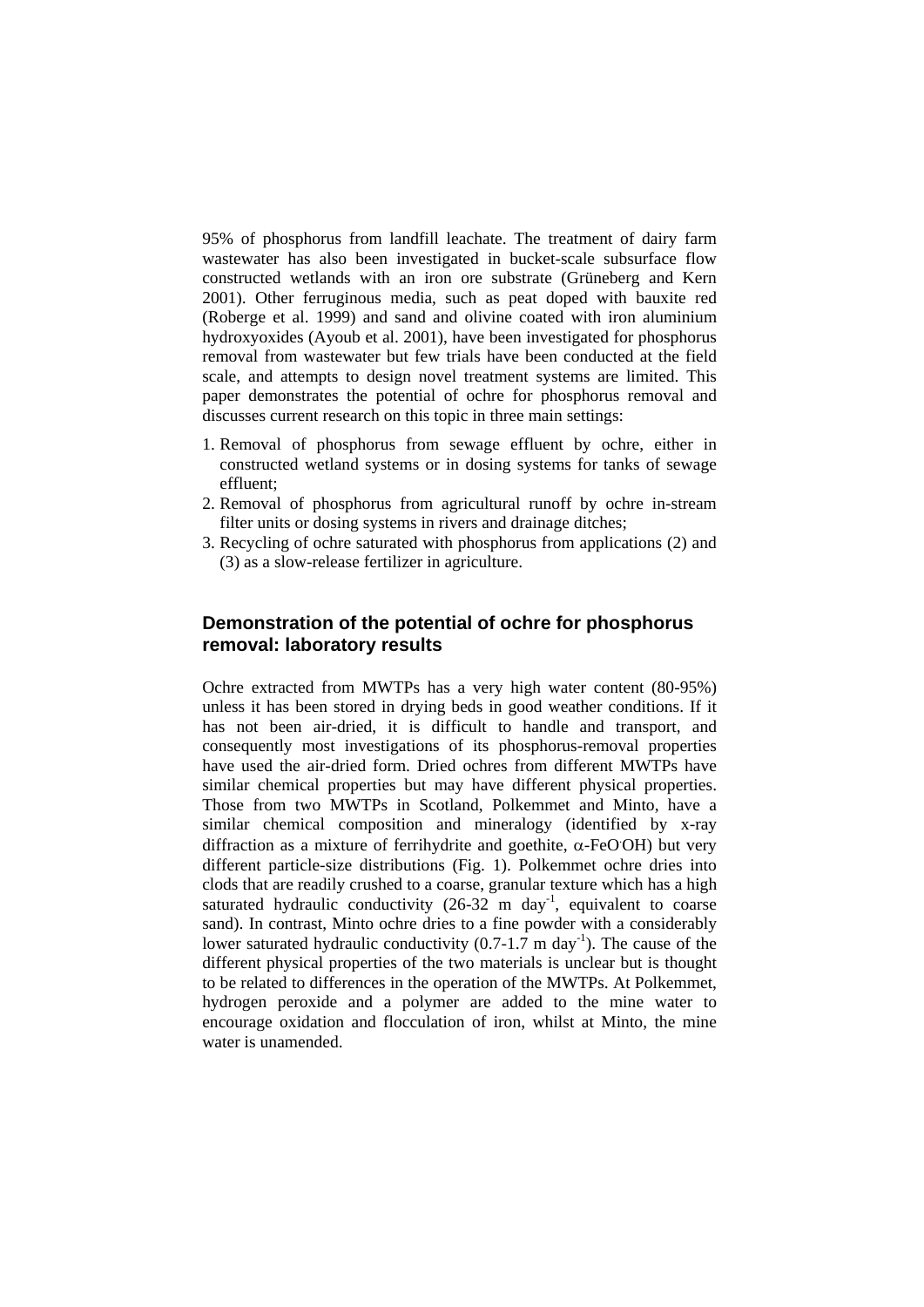

**Fig. 1.** Particle-size distribution of air-dried ochres from two MWTPs, Scotland

The maximum phosphorus adsorption capacities for Polkemmet and Minto ochres are orders of magnitude higher than those measured in other sorbents (Table 1). Solution pH was found not to affect the removal rate of phosphorus due to the buffering capacity of the ochre (8-11% CaO and 8% MgO content). Laboratory batch experiments with sewage effluent (containing 5.28, 3.50, and 1.77 mg  $l^{-1}$  total, inorganic, and organic phosphorus, respectively) showed that all phosphorus forms are removed rapidly (<1 to 15 minutes) by both ochre types.

**Table 1.** Maximum phosphorus adsorption capacities (mg P (g substrate)<sup>-1</sup>) of different materials (after Drizo (1998) and Mann (1997))

| Material           | Adsorption capacity |
|--------------------|---------------------|
| Gravel             | $0.03 - 0.05$       |
| Bottom ash         | 0.06                |
| Steel slag         | 0.38                |
| Blast furnace slag | $0.40 - 0.45$       |
| Fly ash            | 0.62                |
| Shale              | 0.75                |
| Laterite           | 0.75                |
| Zeolite            |                     |
| Polkemmet ochre    | 26                  |
| Minto ochre        | 30.5                |

The physical properties of ochres influence their suitability for different phosphorus removal applications (Table 2). Coarse-grained forms are more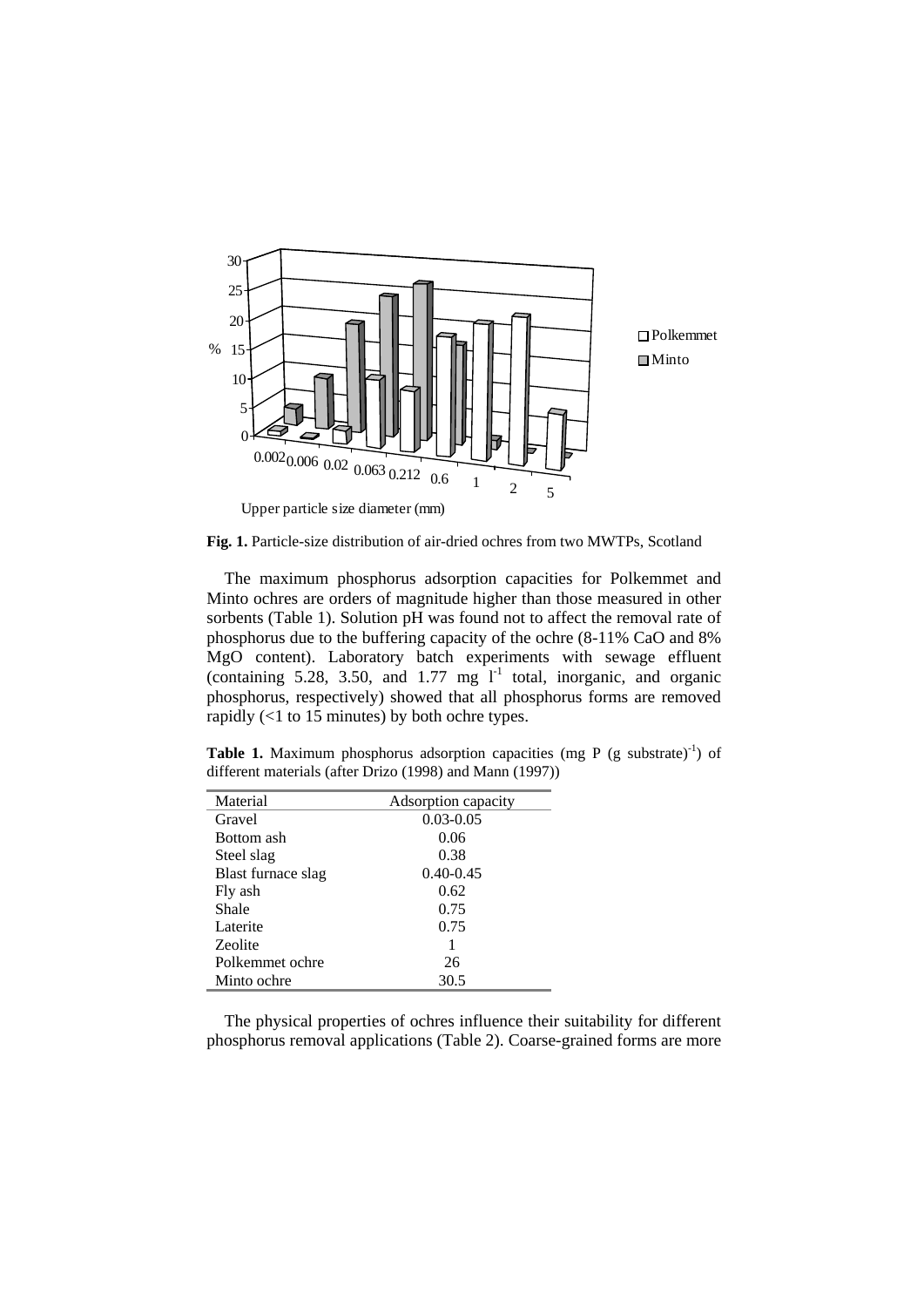suitable for phosphorus removal in filter units or in the substrate of constructed wetlands. Fine-grained forms are difficult to contain and easily clog filter units, but rapidly remove phosphorus from wastewater because of the larger surface area of the particles. Such materials are more suitable for dosing applications, as long as adequate sedimentation is provided. Laboratory dosing experiments with 10-litre columns of sewage effluent and agricultural runoff showed that a single addition of ochre settled completely within eight hours and removed up to 80% of phosphorus from the water column. A method for producing robust, spherical granules (2-12 mm diameter) of fine-grained ochre by the addition of Portland cement, a surfactant and water has been developed by Newcastle University to facilitate the handling and use of this form of the material.

**Table 2.** Uses of different types of ochre to reduce phosphorus concentrations in agricultural runoff and sewage effluent

| Ochre type     | Agricultural runoff     | Sewage effluent               |
|----------------|-------------------------|-------------------------------|
| Coarse-grained | In-stream barrier       | <b>Reaction</b> vessel        |
|                | Filters on field drains | Wetland substrate             |
| Fine-grained   | Dosing agent in powder  | Dosing agent in powder        |
|                | form, then settlement   | form, then settlement         |
|                | Granules in in-stream   | Granules in reaction vessel   |
|                | barrier/filter          | Granules in wetland substrate |

## **Field demonstrations of phosphorus removal by ochre**

### **Treatment of agricultural runoff with ochre**

Approximately 40% of agricultural land in the UK (excluding rough grazing) is underlain by subsurface field drains, which have been shown to be a major conduit of soluble and particulate phosphorus export to watercourses in storm events, even when best management practices are implemented (Dils and Heathwaite 1996). Although it is not feasible to install treatment works or constructed wetlands for every field drain, treatment with ochre may form a cheap, low-maintenance means of reducing phosphorus exports from field drains. Treatment at the field scale could take the form of in-stream filters containing coarse-grained dried material or fabricated granules. Alternatively, dosing with fine-grained ochre, followed by settlement, has already been demonstrated in laboratory experiments to reduce phosphorus concentrations in simulated agricultural runoff.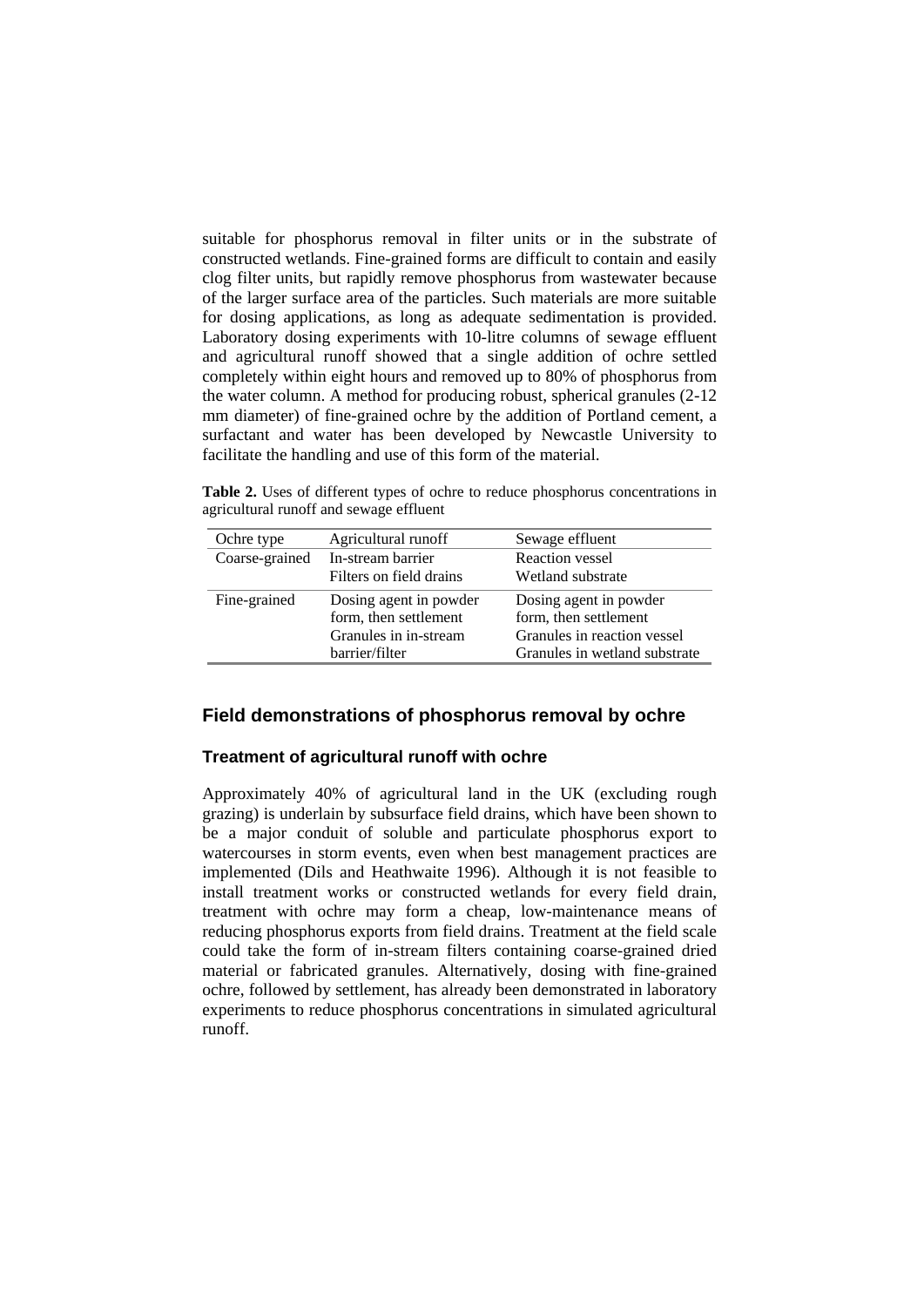Short-term studies in a Scottish river affected by agricultural runoff have demonstrated that in-stream barriers, containing coarse-grained ochre, can reduce phosphorus concentrations. In-stream filter units, containing 6 kg of ochre, reduced phosphorus concentrations (from 0.18 to 0.06 mg P  $1^{-1}$ ) and altered the algal community, from one dominated by algae typical of eutrophic conditions to one dominated by algae typical of mesotrophic conditions. In a separate study of an in-stream barrier containing five different ochre-grit mixtures, those containing 100% and 50% ochre reduced phosphorus concentrations to less than half the inflow value over a one-month period. Longer-term field investigations comparing the effectiveness of coarse-grained and granular ochre for phosphorus removal from agricultural runoff are being conducted at two UK farms.

#### **Treatment of sewage effluent with ochre**

With stricter controls on sewage discharge into receiving waters (e.g., the EU Urban Wastewater Treatment Directive (Farmer 2001)), the development of new methods for phosphorus removal are required. Currently, phosphorus removal at wastewater treatment works (WWTWs) is often achieved by the addition of costly dosing agents such as iron (III) chloride and iron (III) sulphate. Fine-grained ochre is an alternative dosing agent as it has a high capacity for phosphorus adsorption. Laboratory-scale experiments show that it compares favourably with other dosing agents, apart from the generation of larger volumes of sludge for disposal (Table 3).

**Table 3.** Comparison of fine-grained ochre with other dosing agents used for phosphorus removal in wastewater treatment works

| Reagent           | Dosage                            | P removal       | Comments                        |
|-------------------|-----------------------------------|-----------------|---------------------------------|
|                   | $\lceil \text{mg } l^{-1} \rceil$ | $\frac{9}{6}$ ] |                                 |
| FeCl <sub>3</sub> | 10                                | 90              | Most often employed             |
| $Al2(SO4).16H2O$  | 200-250                           | 95              | High cost                       |
| $Ca(OH)_{2}$      | 500-700                           | 80              | Precipitation occurs at high pH |
| Fine-grained      | 2700                              | 94-95           | Not pH dependent. Use of        |
| ochre             |                                   |                 | waste material, but larger      |
|                   |                                   |                 | sludge quantities.              |

Field trials at WWTWs are investigating the effectiveness of reaction vessels containing coarse-grained ochre or ochre granules in removing phosphorus. Preliminary results from Leitholm WWTW, Berwickshire, Scotland, in which a tank containing  $\sim$ 1200 kg of the coarse-grained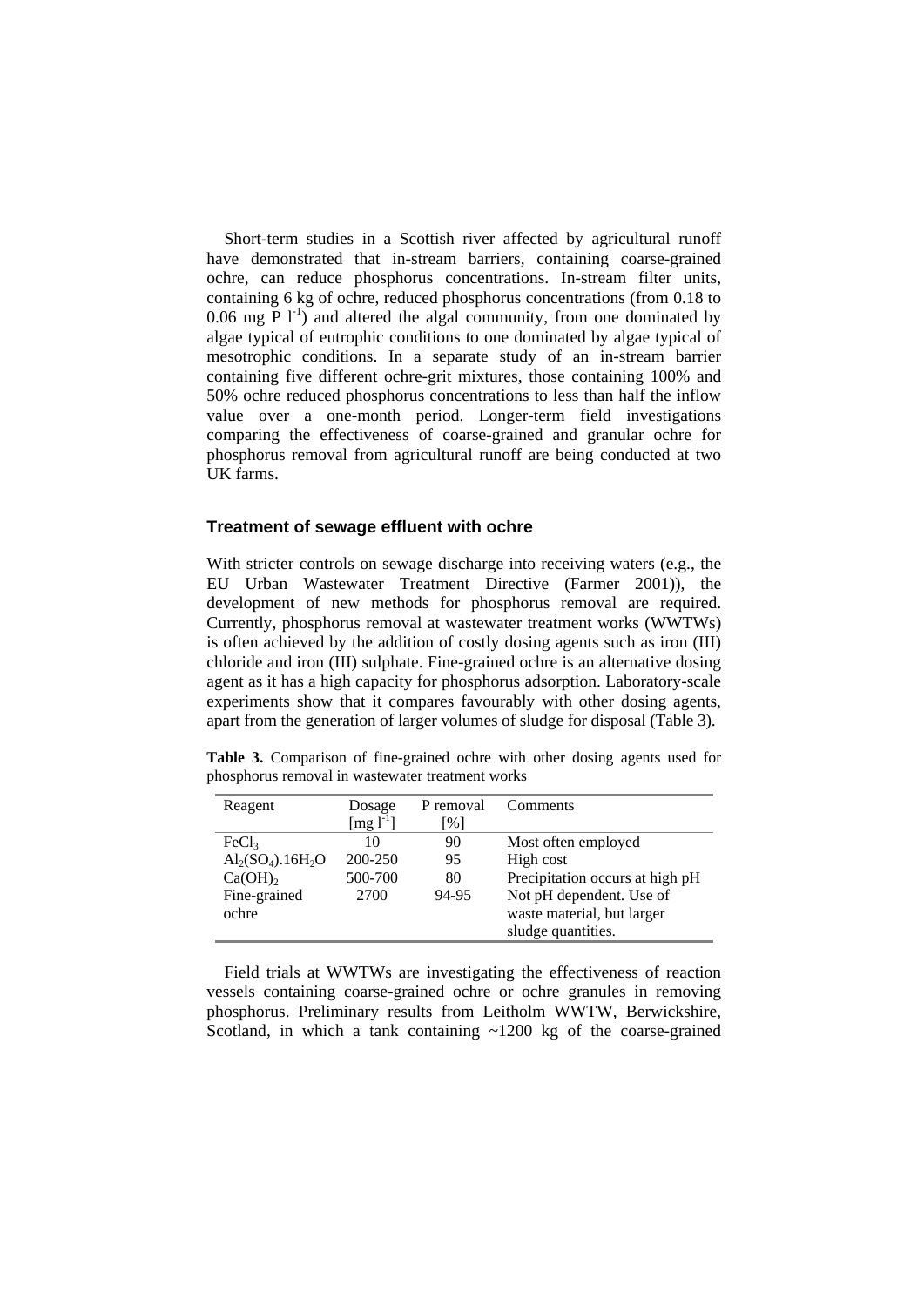material was installed at the inflow to a tertiary treatment wetland in November 2003, show that although phosphorus removal did not increase, there was no release of potentially toxic metals that could have adsorbed onto the ochre in the MWTP (no significant differences between before and after concentrations at P<0.05 (2-sample t-test)). More detailed spatial sampling and analysis of surface waters in the tank and the tank overflow showed that the reason for the limited phosphorus removal in the tank is short-circuiting of flow so that the full phosphorus removal capacity of the ochre is not utilised (Fig. 2). The theoretical contact time of the mean inflow with ochre in the tank is 15 minutes, sufficient for removal of 90% of the phosphorus, if the flow is distributed throughout the tank.



**Fig. 2.** Soluble reactive phosphorus concentrations (mg  $I<sup>-1</sup>$ ) in water samples from different locations in the ochre-filled tank, Leitholm WWTW, 25 November 2003

Constructed wetlands are effective in removing nitrogen from sewage effluent but are less efficient in removing phosphorus (Cooper et al. 1996). From the phosphorus removal capacity measured in pilot filter experiments (Heal et al. 2003), the operational lifetimes of ochre-based wetlands for wastewater treatment were estimated to be decades longer than for other wetland substrates that have been tested for phosphorus removal (Table 4).

**Table 4.** Estimated operational lifetimes for constructed wetlands using 3 or 5 m<sup>2</sup> wetland area per person with shale or Polkemmet ochre as a substrate with three concentrations of sewage effluent. Substrate assumed to be 0.6 m deep

| Substrate                                                                                                                     | Operational lifetime [years] |                                         |                                             |                                         |                       |                       |  |  |  |
|-------------------------------------------------------------------------------------------------------------------------------|------------------------------|-----------------------------------------|---------------------------------------------|-----------------------------------------|-----------------------|-----------------------|--|--|--|
|                                                                                                                               |                              | $3 \text{ m}^2$ per person <sup>a</sup> |                                             | $5 \text{ m}^2$ per person <sup>a</sup> |                       |                       |  |  |  |
|                                                                                                                               | $20 \text{ mg } l^{-1}$      |                                         | $5 \text{ mg l}^{-1}$ $3 \text{ mg l}^{-1}$ | $20 \text{ mg } l^{-1}$                 | $5 \text{ mg} l^{-1}$ | $3 \text{ mg} l^{-1}$ |  |  |  |
| Shale <sup>b</sup>                                                                                                            | L.6                          | 6.5                                     | 10.7                                        | 2.7                                     | 10.7                  | 17.8                  |  |  |  |
| Ochre                                                                                                                         | 18.8                         |                                         | 125                                         | 33.5                                    | 134                   | 224                   |  |  |  |
| <sup>a</sup> Each person assumed to produce $0.2 \text{ m}^3$ sewage day <sup>-1</sup> . <sup>b</sup> Data from Drizo (1998). |                              |                                         |                                             |                                         |                       |                       |  |  |  |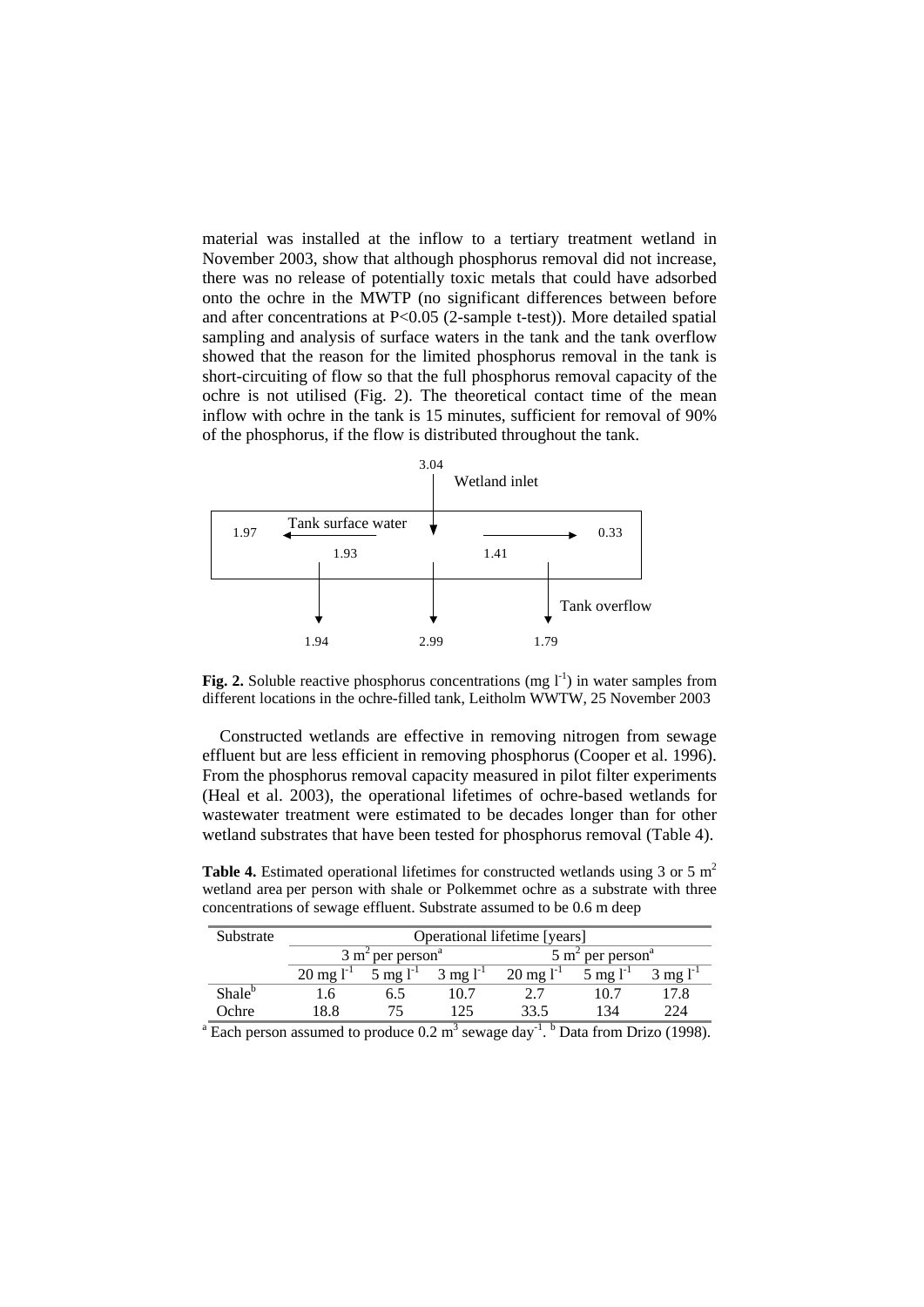### **Recycling of phosphorus-saturated ochre as a fertiliser**

When the phosphorus removal capacity of ochre is finally exhausted, the 'spent' material will require removal and disposal. A more sustainable alternative to landfill disposal is to recycle the phosphorus as a fertilizer. Pot experiments and field trials comparing barley and grass grown in soils amended with phosphorus-saturated ochre with plants grown with conventional phosphorus fertiliser showed that ochre additions improved soil fertility and increased soil pH, while maintaining the same crop yields as conventional fertiliser. At the end of the growing season, there was more available phosphorus in the ochre-amended soil than in soil treated with conventional fertiliser, indicating that phosphorus-saturated ochre has the further desirable property of acting as a slow-release fertilizer, reducing the need for future phosphorus fertilizer applications.

A possible concern about applying ochre to land is the accumulation of potentially toxic metals. UK regulations permit the application of wastes to agricultural land providing they do not contaminate the soil or plants growing on that soil (Waste Management Licensing Regulations 1994). The most relevant guidelines for assessing soil contamination arising from ochre applications relate to the application of sewage sludge to agricultural land (MAFF 1998). Mean metal concentrations in ochre-amended soils at the end of the field trial were well below guideline values, and annual additions of metals associated with the application would not exceed those allowable for sewage sludge (Table 5).

|  | <b>Table 5.</b> Maximum permissible soil metal concentrations (mg $kg^{-1}$ dry soil) and            |  |  |  |  |  |
|--|------------------------------------------------------------------------------------------------------|--|--|--|--|--|
|  | annual metal addition rates (kg ha <sup>-1</sup> $y$ <sup>-1</sup> ) over 10 years for sewage sludge |  |  |  |  |  |
|  | application (MAFF 1998) compared with values arising from ochreaddition                              |  |  |  |  |  |

| Metal          | Max. permissible<br>soil conc. <sup>a</sup> | Concentration <sup>b</sup> in<br>ochre-treated soil | Max. permiss-<br>ible addition | Addition<br>in ochre <sup>c</sup> |
|----------------|---------------------------------------------|-----------------------------------------------------|--------------------------------|-----------------------------------|
| Zn             | <b>200</b>                                  | $85 \pm 21$                                         | 15                             | 3.5                               |
| Cu             | 100                                         | $16 \pm 2$                                          | 7.5                            | 0.6                               |
| Ni             | 60                                          | $70 \pm 11$                                         | 3                              | 2.8                               |
| C <sub>d</sub> | 3                                           | < 1.6                                               | 0.15                           | ${}< 0.06$                        |
| P <sub>b</sub> | 300                                         | $52 \pm 10$                                         | 15                             | 0.3                               |
| Cr             | 400                                         | $156 \pm 70$                                        | 15                             | 6.7                               |
| As             | 50                                          | $0.13$ in P-sat ochre                               | 0.7                            | 0.004                             |

<sup>a</sup> Soil pH 5.5-6.0. <sup>b</sup> Mean  $\pm$  1 st. dev. <sup>c</sup> Addition of 40 t dry ochre ha<sup>-1</sup> y<sup>-1</sup>, equivalent to recommended fertiliser application for barley of 85 kg  $P_2O_5$  ha<sup>-1</sup> y<sup>-1</sup>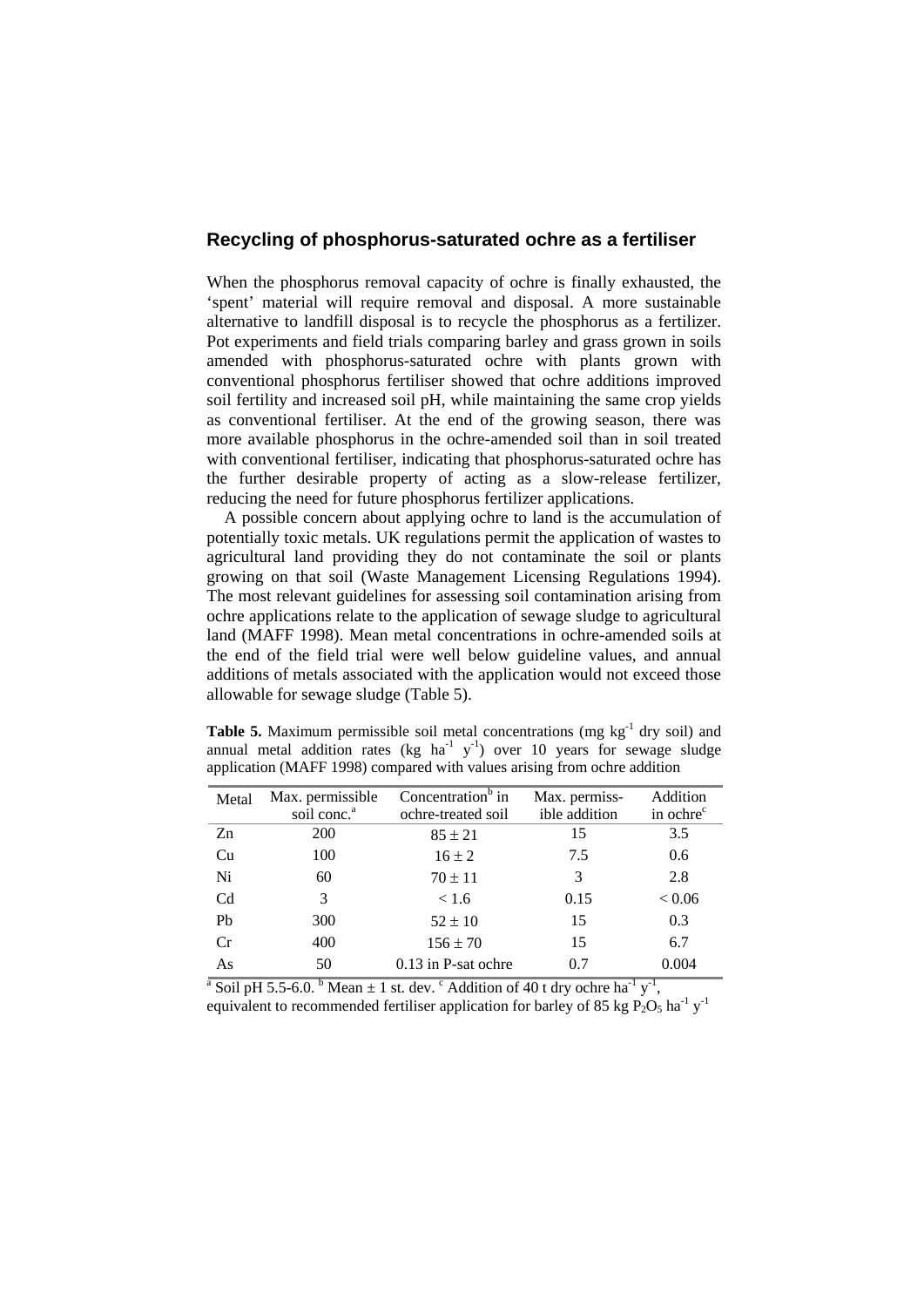### **Conclusions**

Laboratory experiments have demonstrated that ochre, formed as a byproduct from mine water treatment, has a high capacity for phosphorus removal from agricultural runoff and sewage effluent, as a result of sorption to the high concentration of iron oxides and hydroxides contained within the material. Potential applications of phosphorus removal by ochre are widespread, including sewage effluent treatment in constructed wetlands and by dosing systems, and treatment of agricultural runoff by instream filter units and/or dosing and settlement systems. A total use cycle of ochre has also been demonstrated; after phosphorus saturation, it can be used as a slow-release fertilizer with no adverse effect on soil quality and crop yield. Field-scale testing of ochre within sewage treatment works showed that although there is no mobilization of potentially toxic metals, further work is required on the hydraulic design of the filter systems to maximise phosphorus removal capacity. The use of ochre for removal of excess phosphorus in the aquatic environment is particularly attractive, not only because treatment costs are potentially lower than more traditional methods, but also due to the sustainability advantage of using a by-product of treating mine water discharges to address another water problem (eutrophication).

### **Acknowledgements**

The authors are grateful to the Coal Authority, Northumbrian Water Limited and the Engineering and Physical Sciences Research Council (grants GR/R73522/01, GR/R73539/01) for funding and to Scottish Water for access to the Leitholm WWTW and for water sample analysis. The technical support of Andrew Gray, Rab Howard, and John Morman is acknowledged.

### **References**

- Ayoub GM, Koopman B, Pandya N (2001) Iron and aluminium hydroxy (oxide) coated filter media for low-concentration phosphorus removal. Wat Env Res 73: 478-485
- Barrow NJ (1983) A mechanistic model for describing the sorption and desorption of phosphate by soil. J Soil Sci 34: 751-758
- Cooper PF, Job GD, Green MB, Shutes RBE (1996) Reed beds and constructed wetlands for wastewater treatment, Water Research Centre, Swindon, UK